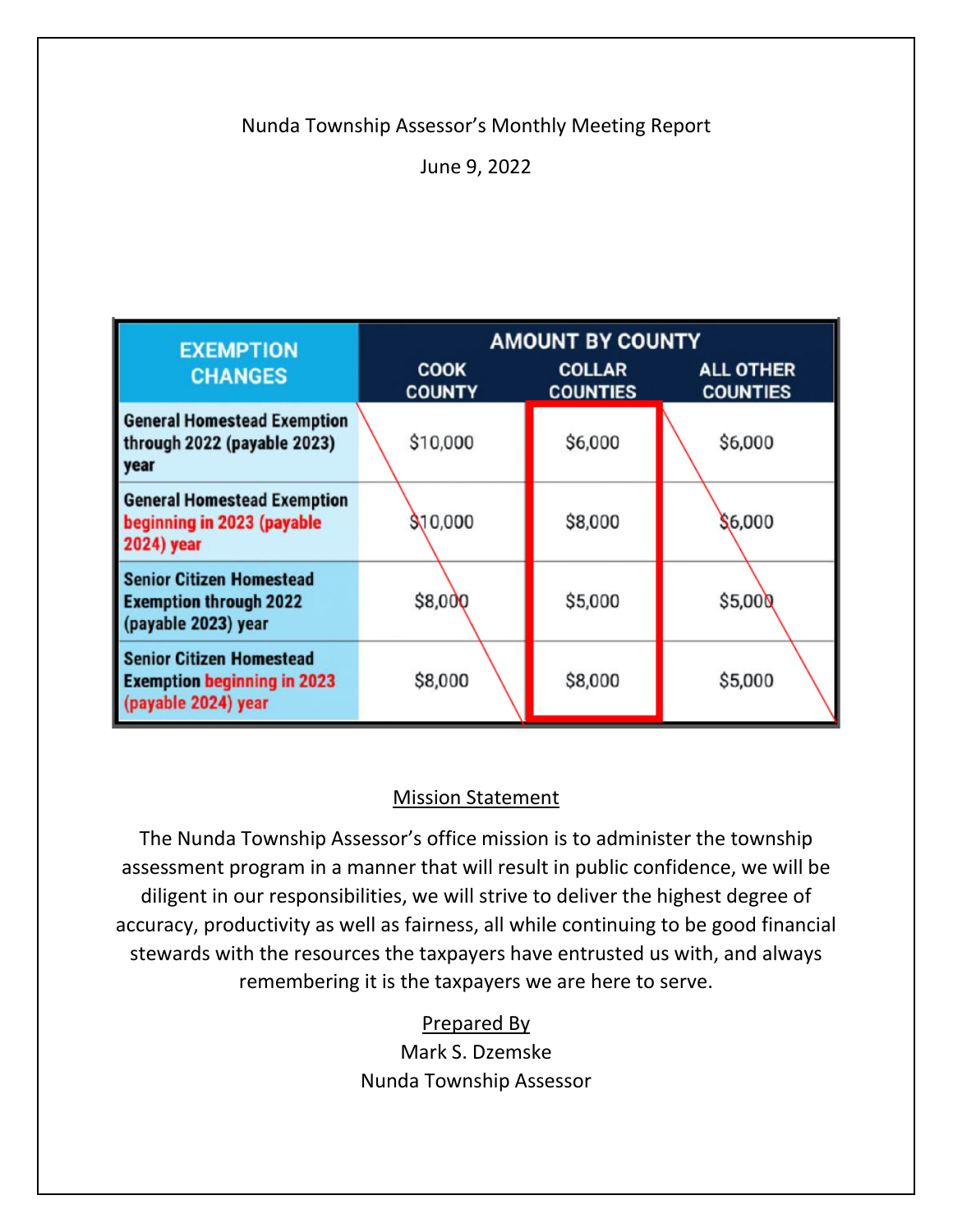Mark S. Dzemske C.I.A.O. - M NUNDA TOWNSHIP ASSESSOR 3510 BAY ROAD CRYSTAL LAKE, IL 60012 Phone 815-459-6140 www.nundatownship.com Fax 815-459-5399

June 7, 2022

Leda Drain Joni Smith Johanna Donahue Rob Parrish Tim Parrish Karen Tynis

Re: Assessment Office May Monthly Activity Report

# **HOMESTEAD EXEMPTIONS LEGISLATIVE UPDATE**

Governor Pritzker signed into law SB 1975 (now Public Act 102-0895).

Changes are shown on the cover of this report for the Illinois Homestead Exemption program which will take effect beginning in 2023 and will affect tax bills payable in 2024.

Included within Public Act 102-895 are changes to some homestead exemptions amounts. These changes only apply to certain homestead exemptions and only impact residents of the Collar Counties (Lake, McHenry, Kane, DuPage, and Will).

The preparation of the 2022 assessment is well underway, our tentative target return date of the assessment roll to the McHenry County Supervisor of Assessments is August 8, 2022.

Year to date sales activity year over year show a decrease in terms of volume -22% +/-. Qualified residential sales for May point to an average sale price of \$335,112, in May of 2021 the average sale price was \$298,434, this indicates an increase of 12.29%.

Year to date qualified residential sale prices indicate an average sale price of \$309,825, during 2021 the average sale price for the same period was \$277,322 which indicates an increase of 11.72%.

The archival of office files continues to move along, YTD 337 records have been archived. The archival process continues to center on 2021 & 2022 mapping changes, once these files have been archived, we will move on to archiving active files.

The township website has been updated with 604 photos and drawings for the month of May.

Additional information is presented on the following pages.

Please remember I am available for any questions or concerns.

Respectively submitted, *Mark S. Dzemske*  Nunda Township Assessor CIAO –M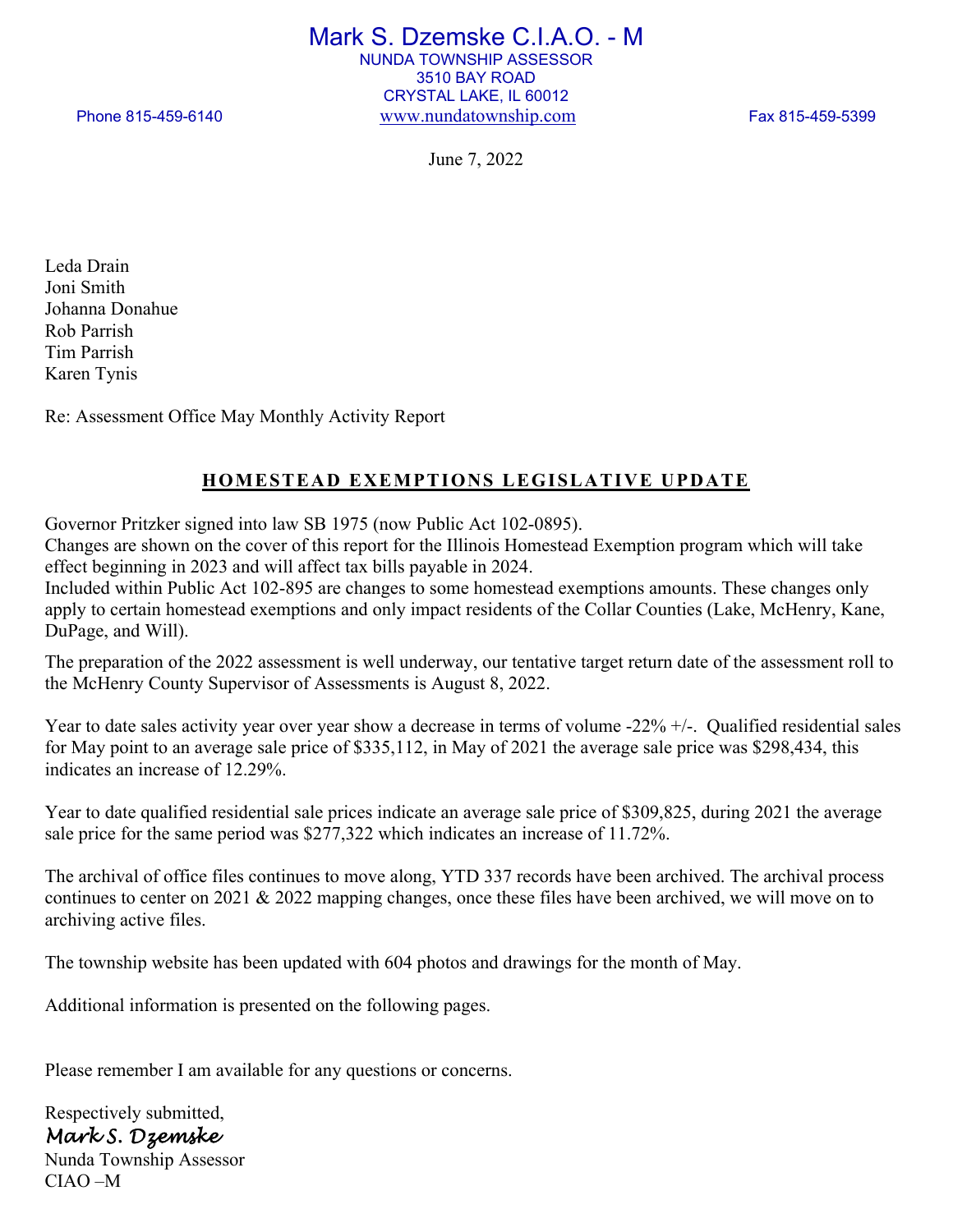| <b>Office Support Staff Activity</b> |      |      |      |      |      |
|--------------------------------------|------|------|------|------|------|
| Nunda Township Sales Keyed / May     |      |      |      |      |      |
| Sale Year                            | 2018 | 2019 | 2020 | 2021 | 2022 |
| Parcels                              | 132  |      |      |      |      |
| Transferred                          |      | 72   | 51   | 98   | 110  |
| Number of Sales                      | 116  | 66   | 45   | 86   | 88   |
| <b>YTD</b> Parcels                   | 451  |      | 417  |      |      |
| Transferred                          |      | 372  |      | 635  | 510  |
| <b>YTD</b> Number of                 |      |      | 374  |      |      |
| <b>Sales</b>                         | 371  | 306  |      | 539  | 420  |

| <b>Office Support Staff Activity</b> |      |      |      |      |
|--------------------------------------|------|------|------|------|
| <b>Updates Office Generated</b>      |      |      |      |      |
| May                                  |      |      |      |      |
| 2018                                 | 2019 | 2020 | 2021 | 2022 |
| 49                                   | 38   | 21   | 28   | 34   |
| <b>Updates Office Generated YTD</b>  |      |      |      |      |
| 203                                  | 198  | 165  | 192  | 139  |

| <b>Office Support Activity</b>    |      |      |      |      |
|-----------------------------------|------|------|------|------|
| <b>Building Permits Keyed</b>     |      |      |      |      |
| May                               |      |      |      |      |
| 2018                              | 2019 | 2020 | 2021 | 2022 |
| 49                                | 42   | 55   | 111  | 150  |
| <b>Building Permits Keyed YTD</b> |      |      |      |      |
|                                   | 562  | 585  |      | 71Q  |

| Data Collection Activity /      |     |  |
|---------------------------------|-----|--|
| May                             |     |  |
| <b>Building Permit Activity</b> | 167 |  |
| <b>Update Activity</b>          | 40  |  |
| May Website                     | 604 |  |
| Media Uploaded                  |     |  |

The above listed activities are samples of the measurable activity that is on-going within the assessment office.

These activities as well as others which occur within the assessment office allow us to rely on verified, and credible information which leads to well thought out and defensible property assessments.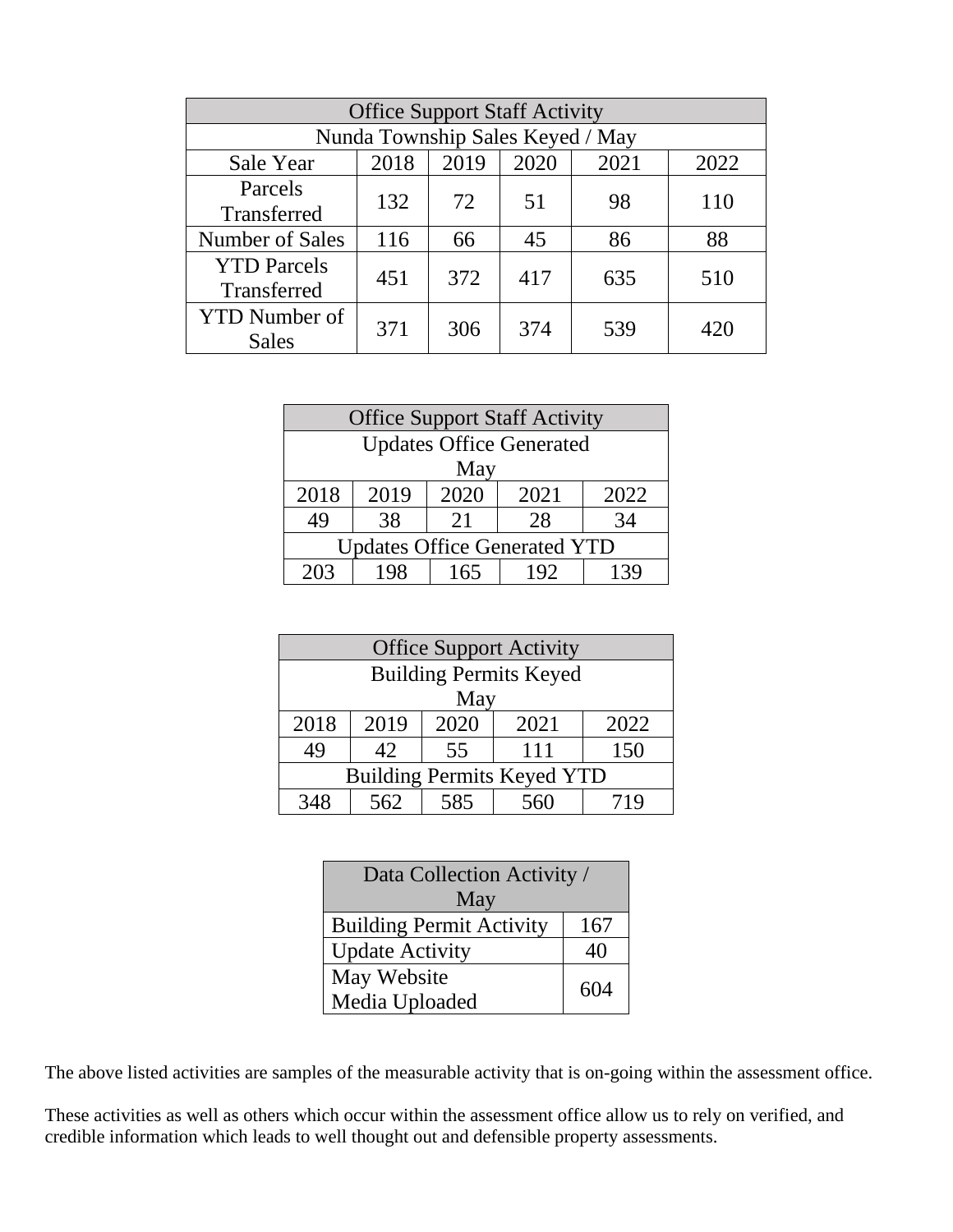

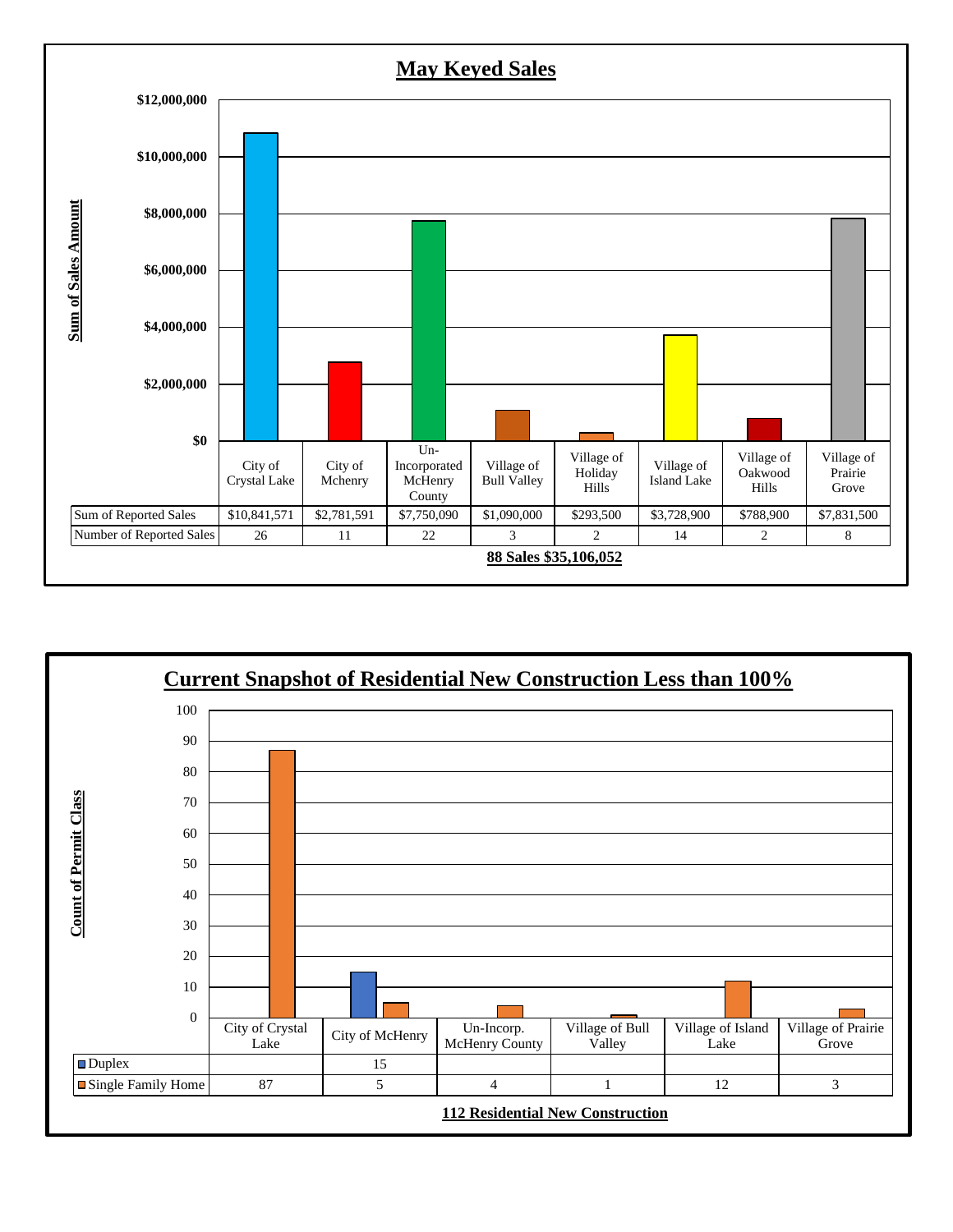